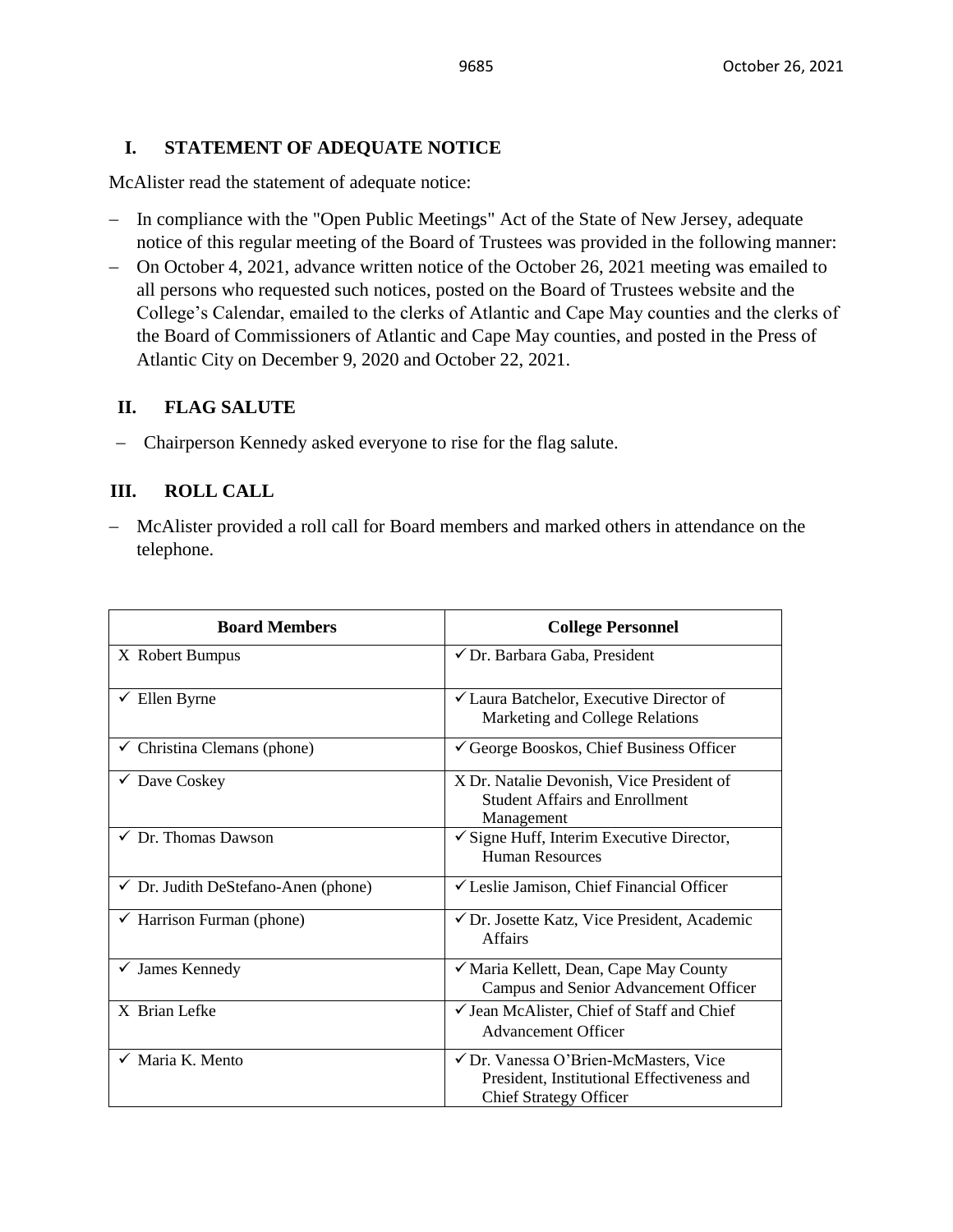| <b>Board Members</b>                                                               | <b>College Personnel</b>                                                                                                                           |
|------------------------------------------------------------------------------------|----------------------------------------------------------------------------------------------------------------------------------------------------|
| X Daniel Money                                                                     | $\checkmark$ John Piazza, Chief Information Officer                                                                                                |
| $\checkmark$ Donald J. Parker (phone)                                              | <b>Legal Counsel</b><br>$\checkmark$ Lou Greco, Esq., Board Solicitor (phone)                                                                      |
| $\checkmark$ Dr. Robert Previti                                                    |                                                                                                                                                    |
| $\checkmark$ Maria Ivette Torres                                                   |                                                                                                                                                    |
| $\checkmark$ Shane Winkler                                                         |                                                                                                                                                    |
| <b>Public in Attendance</b>                                                        |                                                                                                                                                    |
| $\checkmark$ Bonnie Lindaw, Chief Financial Officer,<br>County of Atlantic (phone) |                                                                                                                                                    |
| <b>Faculty and Staff in Attendance</b>                                             |                                                                                                                                                    |
| $\checkmark$ Rahshana Davis, Scholarship Manager,<br><b>ACCCEA</b>                 | Gracellen Etherton, Executive Assistant,<br>$\checkmark$<br>Office of the President/Board of Trustee<br><b>Operations and Resource Development</b> |
| $\checkmark$ Caesar Niglio, Enterprise Architect,<br><b>ACCCEA</b>                 | ← Bert Rosica, Assistant Baseball Coach                                                                                                            |

# **IV. CALL TO ORDER**

− Chairperson Kennedy called the meeting to order at 6:00PM on October 26, 2021.

# **V. PRESIDENT'S REPORT**

Dr. Gaba discussed the following:

## **Introduction of Interim Executive Director of Human Resources**

− Dr. Gaba introduced the newest member of her executive leadership team, Ms. Signe Huff, who will serve at the Interim Executive Director of Human Resources.

## **COVID-19 Update**

- − The college continues to follow CDC and local health department guidance, and we have adjusted our protocols accordingly. Being vaccinated is the best way to protect ourselves and our community.
- − Effective **Monday, January 3, 2022**, all faculty, staff, and students taking classes on campus must show proof of COVID-19 vaccination **or** be regularly tested.
- − The logistics of this new requirement are still being worked out, but we will partner with a third-party vendor for the vaccinations, testing, and overall administration of the program.
- − Vaccination status will not prevent anyone from enrolling or visiting campuses. The use of masks indoors, regardless of vaccination status, will continue to be required, as well as completion of the daily *Health Assessment Form*. These mitigating protocols must be adhered to as we minimize the spread of COVID-19.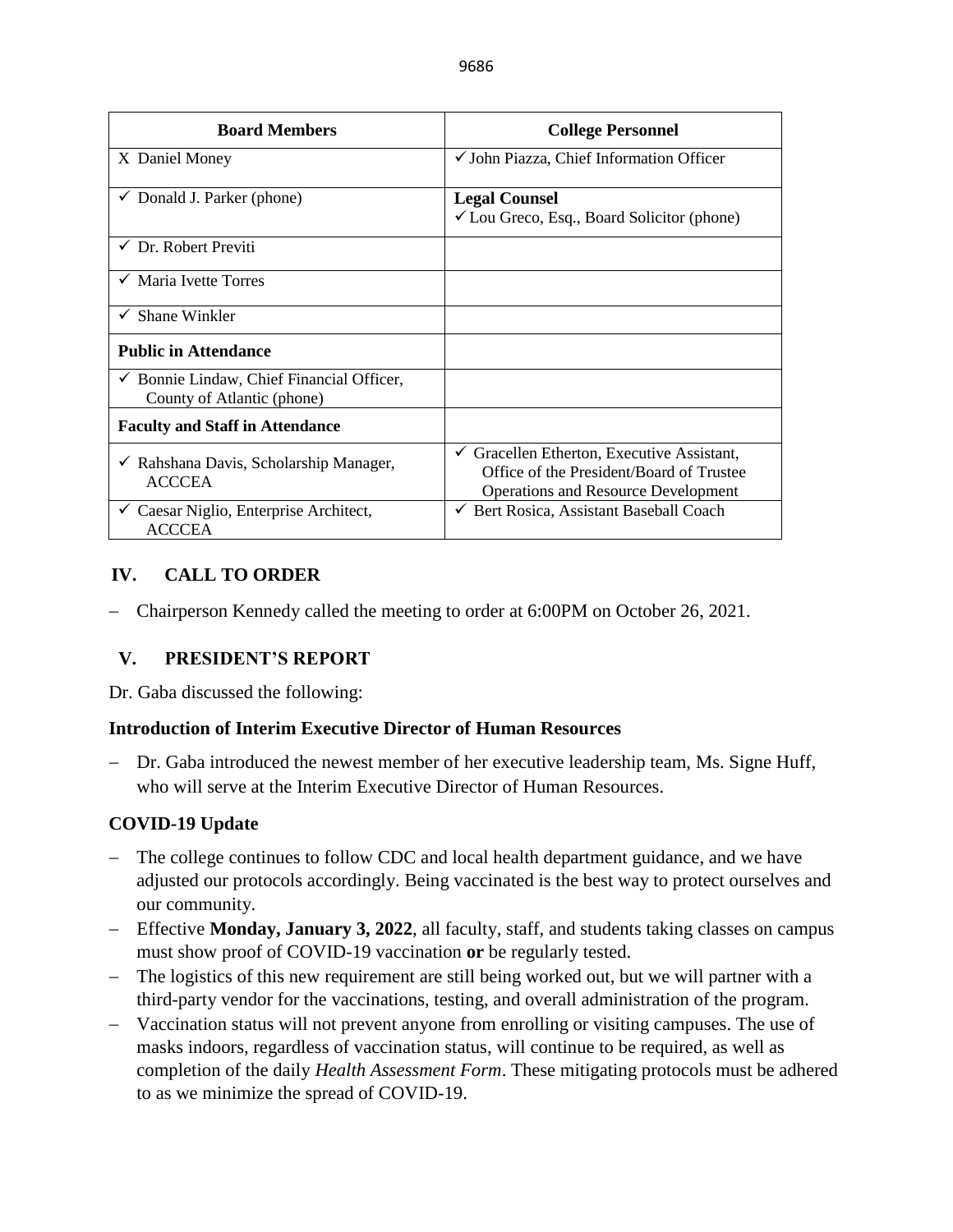## **Wind Training Center**

## *Groundbreaking Ceremony*

− Atlantic Cape will host the Wind Training Center Groundbreaking Ceremony at the Worthington Atlantic City Campus on October 28, 2021. Grant partners, elected officials, and community partners have been invited to the ceremony.

# *Partner Visit*

− Our Global Wind Organization (GWO) partners (Christian Ennerfelt of Arcon Training Center in Maryland; Geoff Croft of AIS Survivex in the United Kingdom; and Alan Sharp of 3t Training in the United Kingdom) visited Atlantic Cape on October 5-6 to update the project plan. During their visit, they had the opportunity to meet the Atlantic Cape team and Dr. Gaba.

# **Academy of Culinary Arts**

The Academy of Culinary Arts is celebrating its  $40<sup>th</sup>$  anniversary this year. The celebration was kicked off with our new *"Second-Year Coat Ceremony"* on October 20, 2021. This recognition awarded the  $2<sup>nd</sup>$  year students a new custom embroidered chef's coat and a new chef's toque. The new uniform will distinguish these students from the  $1<sup>st</sup>$  year students, recognize their hard work and persistence, and serve as an aspirational goal for the  $1<sup>st</sup>$  year students.

# **Atlantic Cape Foundation**

− The Scramble 'FORE' Scholarships Golf Tournament was held on October 15, 2021. This year's event was the highest grossing tournament in the Foundation's history, raising over **\$62,000**! This was the 17th annual tournament hosted by the Mullock Family at Cape May National Golf Club in Erma.

# **Community Outreach**

− Atlantic Cape accepted the Nuestro Organizational Amigo/a Award at the 2021 Nuestro Pueblo (Our Community) Awards presented by Stockton Unidos & The Hispanic Association of Atlantic County (HAAC) on October 9, 2021. This award is given to an organization that has demonstrated outstanding social responsibility to the Latino community through participation and support of issues, programs, or events related to the Latin community.

## **Athletics**

− Atlantic Cape Student David Coit was interviewed for the *Press of Atlantic City* about his three Division I (basketball) scholarship offers. David received offers from NJIT, North Carolina A and T, and Northern Illinois University.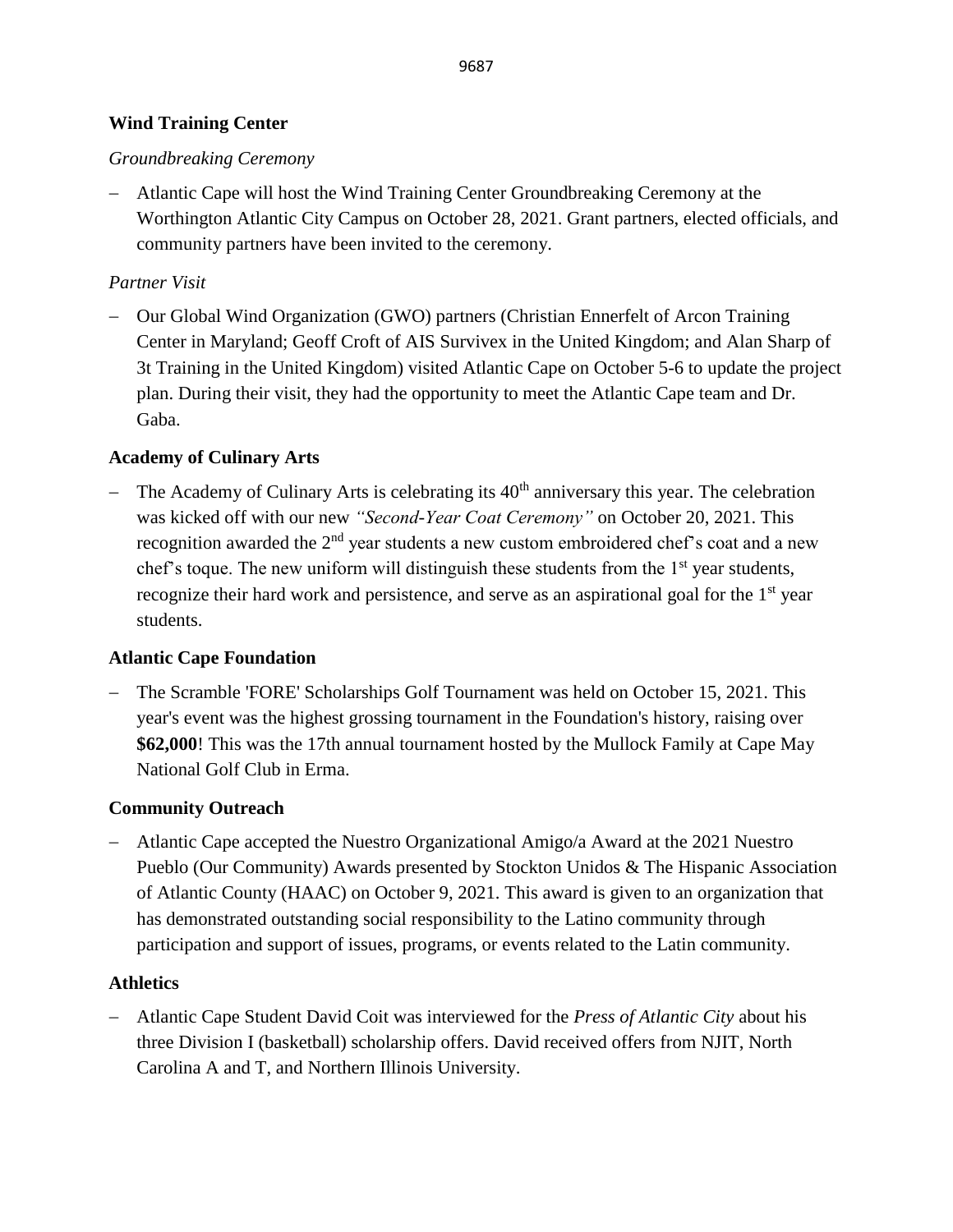9688

- − The Women's Volleyball team's 2021 season has gone very well with the team ending the regular season with a 10-6 record and ranking #4 in the region. The team enjoyed a 9-win streak over the season, during which they won against Rowan College of South Jersey-Gloucester, the #8 ranked team in the nation.
- − Yesterday, on October 25, the team won their Region 19 Tournament game against Union County College. This was the team's first region tournament appearance in the last 10 years. They will now play in the Region Championship on October 30, and the winner of that game will proceed to the NJCAA National Tournament held in Minnesota on November 11.

*Secretary's Note-The President's full monthly report is posted on the Board webpage.*

# **Inside the College**

- − Laura Batchelor, Executive Director of Marketing and College Relations, presented on "Marketing: Utilizing Technology to Improve Communication".
- − Trustees discussed the capabilities of the Salesforce and future plans for the software platform, and noted the significant progress the Marketing department has made in the last few years in developing the college's marketing efforts.

# **VI. COMMENTS FROM THE PUBLIC**

- − Chairperson Kennedy called for comments from the public on agenda items.
- None noted.

## **VII. CONSENT RESOLUTONS**

− McAlister read the following consent resolutions.

**Res. #20** Regular Session Minutes (September 28, 2021)

## **Res. #22**

## **Personnel Action**

*Appointments*: **William Ayrer**, appointed to the position of Security Officer I effective October 27, 2021 at an annual salary of \$32,194; **Robyn Berenato**, appointed to the position of Assistant Registrar, Enrollment Services effective November 1, 2021 at an annual salary of \$63,600; **Peter DeLaine**, appointed to the position of Security Officer I effective November 1, 2021 at an annual salary of \$32,194; **Geralyn Michelfelder**, appointed to the position of Department Chair, Nursing effective October 27, 2021 at an annual salary of \$80,197; **Kathryn Hagel**, appointed to the position of Student Services Specialist, Enrollment and Recruitment effective October 27, 2021 at an annual salary of \$39,135; **Ryan Richardson**, appointed to the position of Specialist, Workforce Development Operations effective October 27, 2021 at an annual salary of \$39,135; **Juliana Torres** appointed to the position of Office Coordinator, Center for Accessibility effective October 27, 2021 at an annual salary of \$39,135.

*Transfer*: **Janay Johnson**, transferred from Enrollment and Admissions Specialist to Student Services Specialist at her current base salary effective November 1, 2021.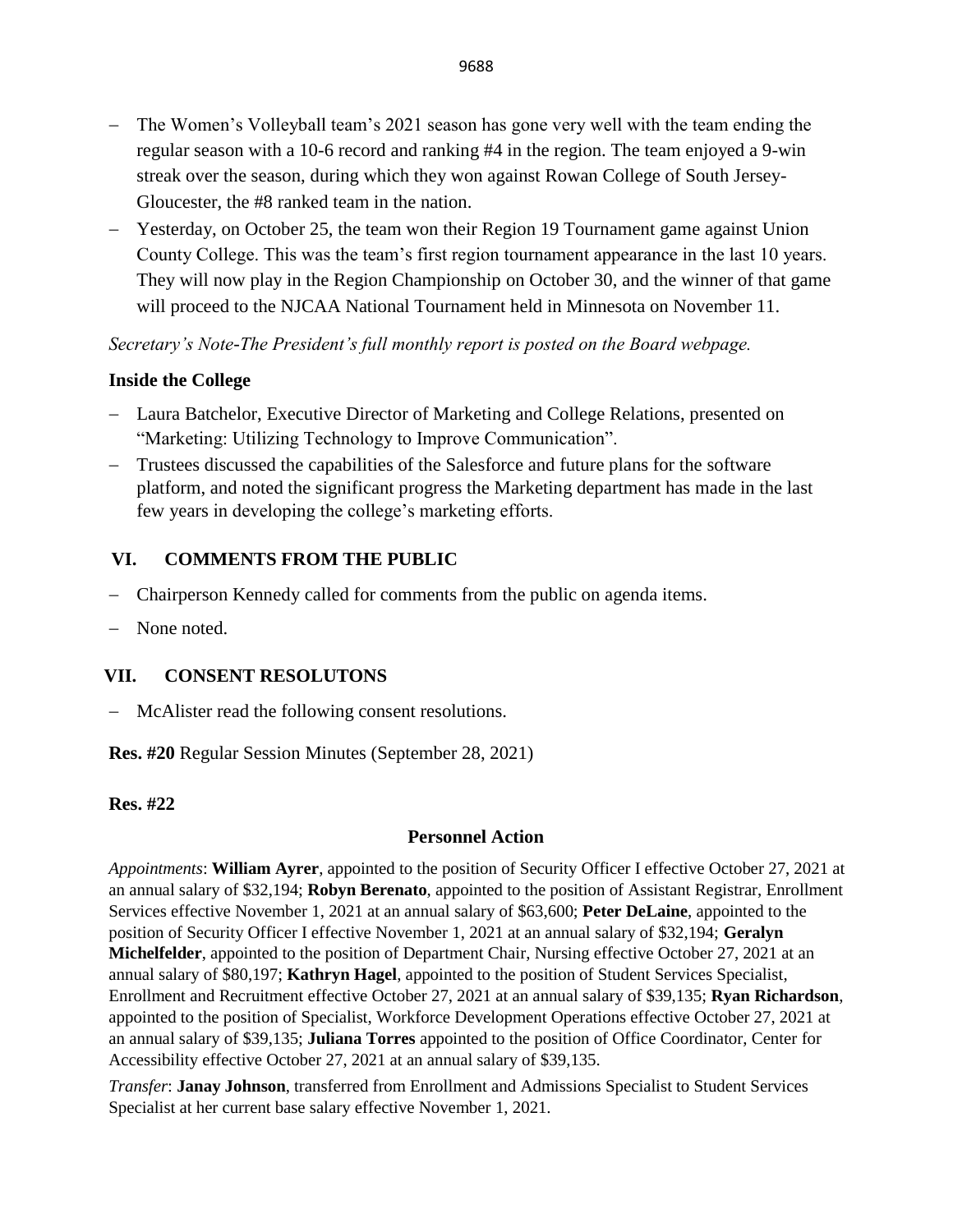### **Res. #24**

# **Bidding Threshold**

Revision of the college's bidding threshold from \$36,400.00 to \$37,500.00 effective November 1, 2021 to coincide and agree with the County College Purchasing Law's newly established threshold.

#### **Res. #119 Revised**

#### **Award of Bids**

| <b>Number</b>  | <b>Item and Vendor Information</b>                                                | Amount                          |
|----------------|-----------------------------------------------------------------------------------|---------------------------------|
| <b>RFP 238</b> | <b>Media Buying Services</b>                                                      | \$350,000.00<br>(not to exceed) |
|                | Institutional Funds (73.5%)                                                       |                                 |
|                | Governor's Emergency Education Relief Fund<br>$(GEERF)$ (Grant Funded) $(26.5\%)$ |                                 |
|                | JL Media                                                                          |                                 |

Union, NJ

### **Res. #5 Revised**

### **Award of Bids**

| <b>Number</b>  | <b>Item and Vendor Information</b>                                                               | <b>Amount</b> |
|----------------|--------------------------------------------------------------------------------------------------|---------------|
| Bid Exempt 925 | Human Resources Recruitment/Onboarding Software                                                  | \$79,900.00   |
|                | Higher Education Emergency Relief Funds (HEERF) –<br><b>Institutional Portion (Grant Funded)</b> |               |
|                | Ellucian Company, L.P.<br>Fairfax, VA                                                            |               |

**Res. #23**

#### **Award of Bids**

| <b>Number</b>  | <b>Item and Vendor Information</b>                                         | <b>Amount</b> |
|----------------|----------------------------------------------------------------------------|---------------|
| Bid Exempt 941 | CollegeAPP Outreach Platform                                               | \$28,998.00   |
|                | Governor's Emergency Education Relief Fund II<br>(GEERF II) (Grant Funded) |               |
|                | <b>Opportunity Meets Innovation Challenge (OMIC)</b><br>Grant              |               |
|                | Mn8 Creative, Inc., CollegeAPP<br>La Canada Flintridge, CA                 |               |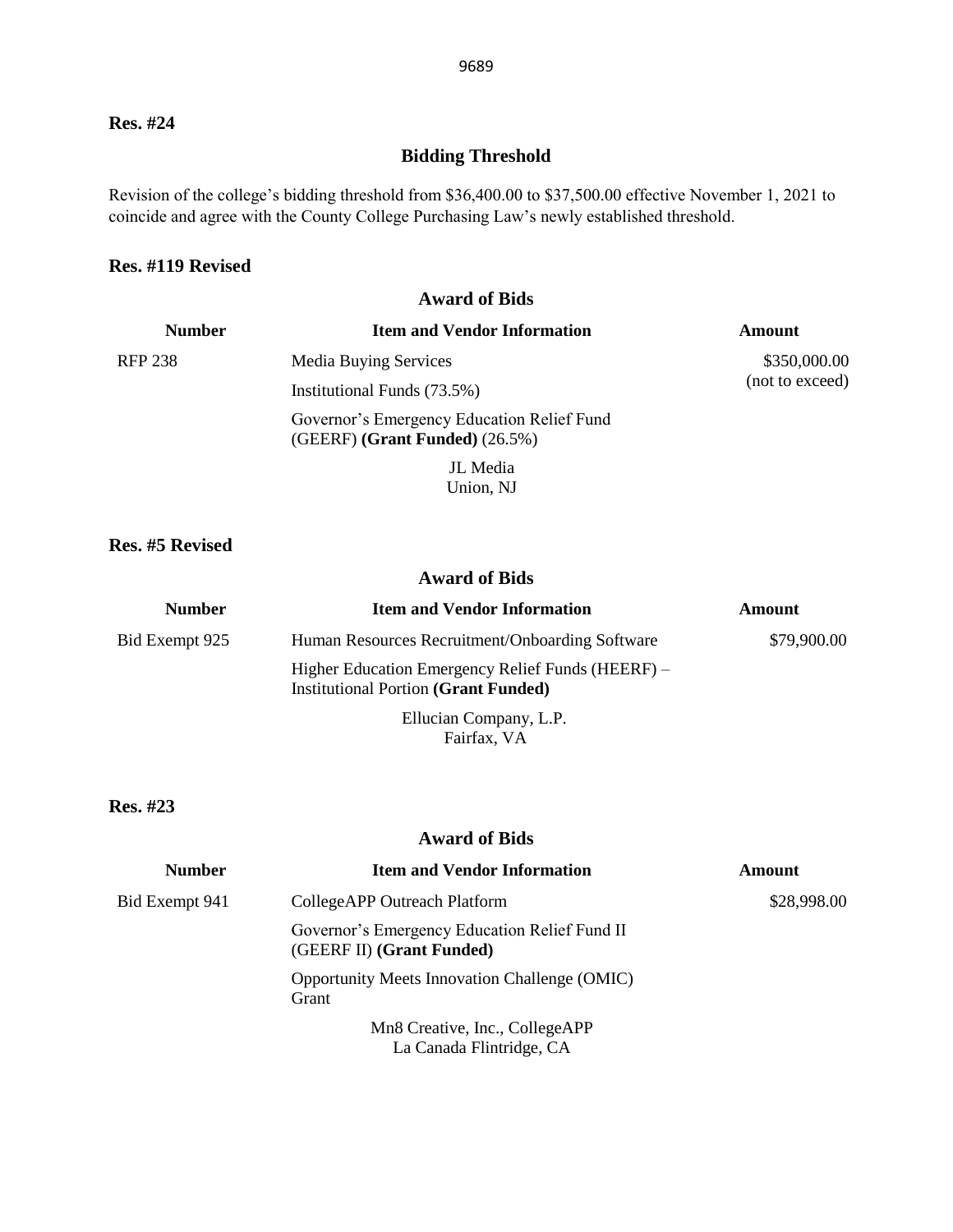| <b>Number</b>  | <b>Item and Vendor Information</b>                                                                                                                       | <b>Amount</b> |
|----------------|----------------------------------------------------------------------------------------------------------------------------------------------------------|---------------|
| Bid Exempt 942 | Builders Risk and Owner's and Contractor's Protective<br>Insurance for Renovation of Morse Hall (B-1), Boyer<br>Hall $(B-2)$ , and Richards Hall $(B-3)$ | \$19,998.00   |
|                | Chapter 12                                                                                                                                               |               |
|                | <b>CBIZ</b> Insurance Services<br>Ewing, NJ                                                                                                              |               |
| Bid Exempt 943 | <b>Creative Cloud Software</b>                                                                                                                           | \$32,347.50   |
|                | Higher Education Emergency Relief Funds (HEERF) –<br><b>Institutional Portion (Grant Funded)</b><br><b>SHI</b> International Corporation<br>Somerset, NJ |               |
| Bid Exempt 944 | Remediation Services for Mays Landing Campus<br>Library                                                                                                  | \$261,686.00  |
|                | ServPro of Atlantic City/Hamilton/Hammonton                                                                                                              |               |
|                | Buena, NJ                                                                                                                                                |               |
|                | <i>Retroactive to December 10, 2020</i>                                                                                                                  |               |

Total \$343,029.50

### **Res. #6 Revised**

### **National Science Foundation Advanced Technological Education Program**

Submission of an application to the National Science Foundation, Advanced Technological Education (ATE) Program, for a competitive grant to develop education of technicians for the high-technology fields that drive our nation's economy, and, if awarded, to accept up to \$650,000 over the grant term of three years (July 1, 2022 – June 30, 2025).

### **Res. #26**

### **Noncredit and Credit Alignment Lab (NCAL) Grant**

Submission of an application to the Association of Community College Trustees (ACCT) and the Education Strategy Group for the Noncredit and Credit Alignment Lab (NCAL) Initiative and, if awarded, to accept up to \$20,000 with two-year grant term.

### **Res. #27**

### **Educational Opportunity Fund (EOF) Special Project Grant**

Acceptance of \$37,200 from the State of New Jersey, Office of the Secretary of Higher Education for the Educational Opportunity Fund (EOF) FY22 Special Project.

**Res. #30** Executive Session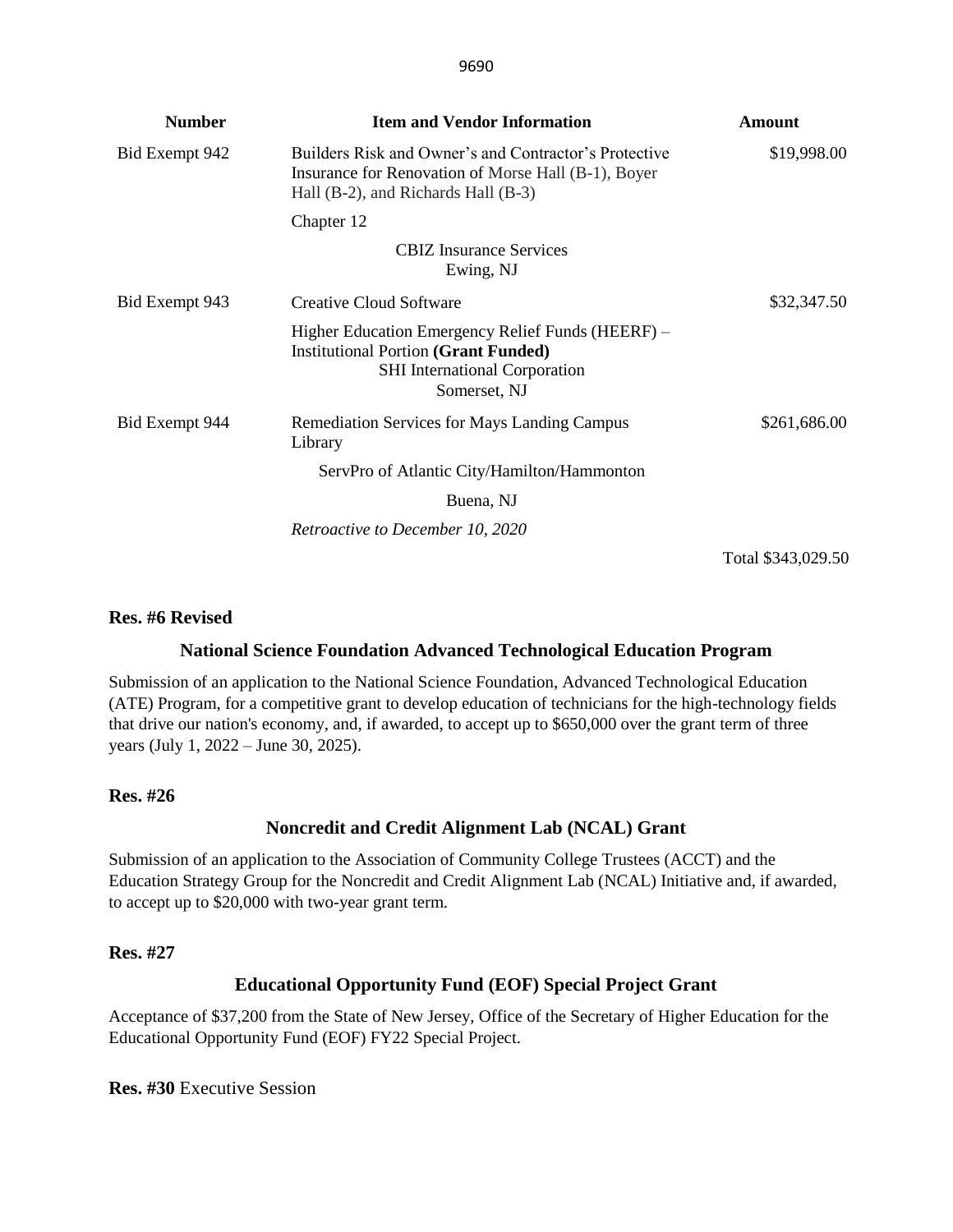- − Trustee Money motioned to approve consent resolutions; Trustee Byrne seconded.
- − Trustee Mento abstained from Resolution #20.
- − Motion carried.

# **VIII. BUDGET REPORT**

Trustee Money reported under Resolution  $#2$  and Resolution  $#11 -$  Regular Resolutions.

# **IX. REGULAR RESOLUTIONS**

**Res. #2** FY21 Draft Financial Statement for twelve months ended June 30, 2021 as of October 14, 2021.

Trustee Money stated the following:

- − As of this draft, the College has earned 98.8% of budgeted revenues and expended 88.3% of budgeted expenditures with an anticipated positive net margin.
	- − Changes since last month's draft which include: incorporating the bad debt reserve adjustment which was a recovery since the College was permitted to institute a debt amnesty program through HEERF - Institutional Portion funds; the accrual of remediation costs; and the PERS (pension) and SUI (unemployment) reserve adjustments are still pending, awaiting FY21 employer billings from the State.
- − Trustee Dawson motioned to approve Resolution #2, Trustee Coskey seconded.
- − Motion carried.

**Res. #21** FY22 Financial Statement for three months ended September 30, 2021.

Trustee Money discussed the following:

- − As of September 30, 2021, the College has earned 42.9% of budgeted revenues and expended 29.2% of budgeted expenditures.
- − Enrollment revenue shortfall and recovery funds from HEERF were discussed.
- − Fall's tuition and fee recovery is anticipated and will be recorded at the end of the semester.
- − FY22 Expenses include positions that had been put on hold in FY21.
- − Trustee Torres motioned to approve Resolution #21, Trustee Byrne seconded.
- Motion carried.

## **Res. #25**

## **Game Design and Development Option in Computer Programming, A.A.S.**

Offering the Game Design and Development Option in Computer Programming, A.A.S. effective Fall 2022.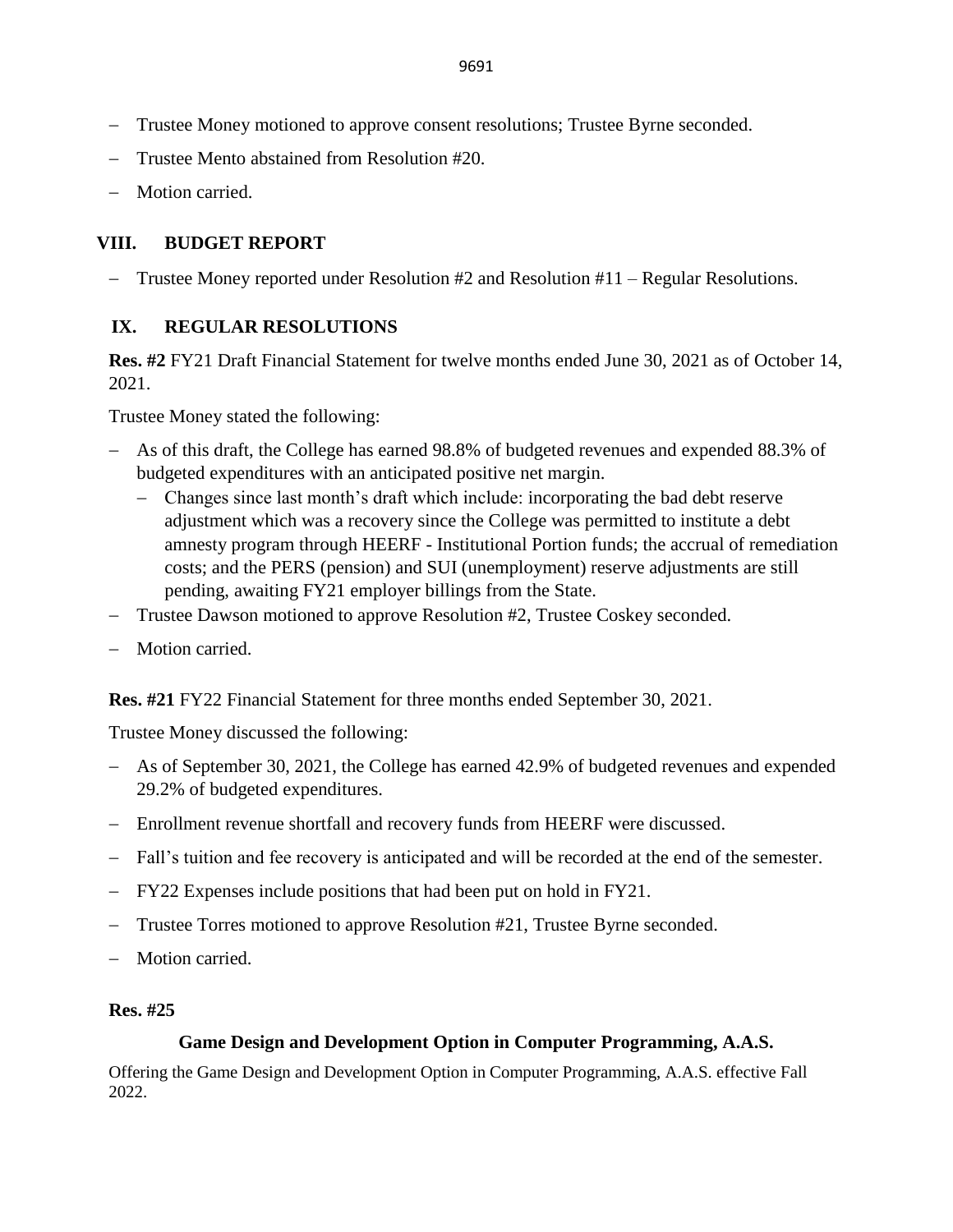- − Trustee Money motioned to approve Resolution #25, Trustee Byrne seconded.
- Motion carried.

### **Res. #28**

### **Trustee Brian Lefke**

#### **Honorary Resolution**

*Acknowledge:* Trustee Brian Lefke's service on the Board of Trustees over the past 26 years.

- Trustee Parker read the resolution in its entirety.
- Trustee Byrne inquired if there is an emeritus status for Trustees. McAlister advised that it does not currently exist.

#### **Res. #29**

#### **Trustee James Kennedy, Esq.**

#### **Honorary Resolution**

*Acknowledge*: Trustee Jim Kennedy's service on the Board of Trustees over the past 8 years.

- − The Trustees expressed their gratitude to Trustee Kennedy for his service.
- − Trustee Parker motioned to approve Resolution #28 and Resolution #29, Trustee Money seconded.
- − Motion carried.

### **X. COMMITTEE REPORTS**

PERSONNEL AND BOARD DEVELOPMENT

− There was no report under the Cunningham-Ruiz Bill.

#### **XI. FOUNDATION REPORT**

Trustee Furman reported on behalf of the Foundation.

- − The Scramble FORE Scholarships Golf Tournament hosted 127 golfers and raised more than \$62,000. This is the highest amount raised for this event in its history. Thank you to the Mullock Family for the generous support, including the cost of the course, and Trustee Clemans for her generous sponsorship.
- − The Foundation applied for and received \$15,000 from the Sutcliff Foundation for nursing scholarships.
- − The American Association of University Women (AAUW) awarded the Foundation \$5,000 this month to be used for a scholarship for a nursing student in memory of Dr. Jo Stowe.